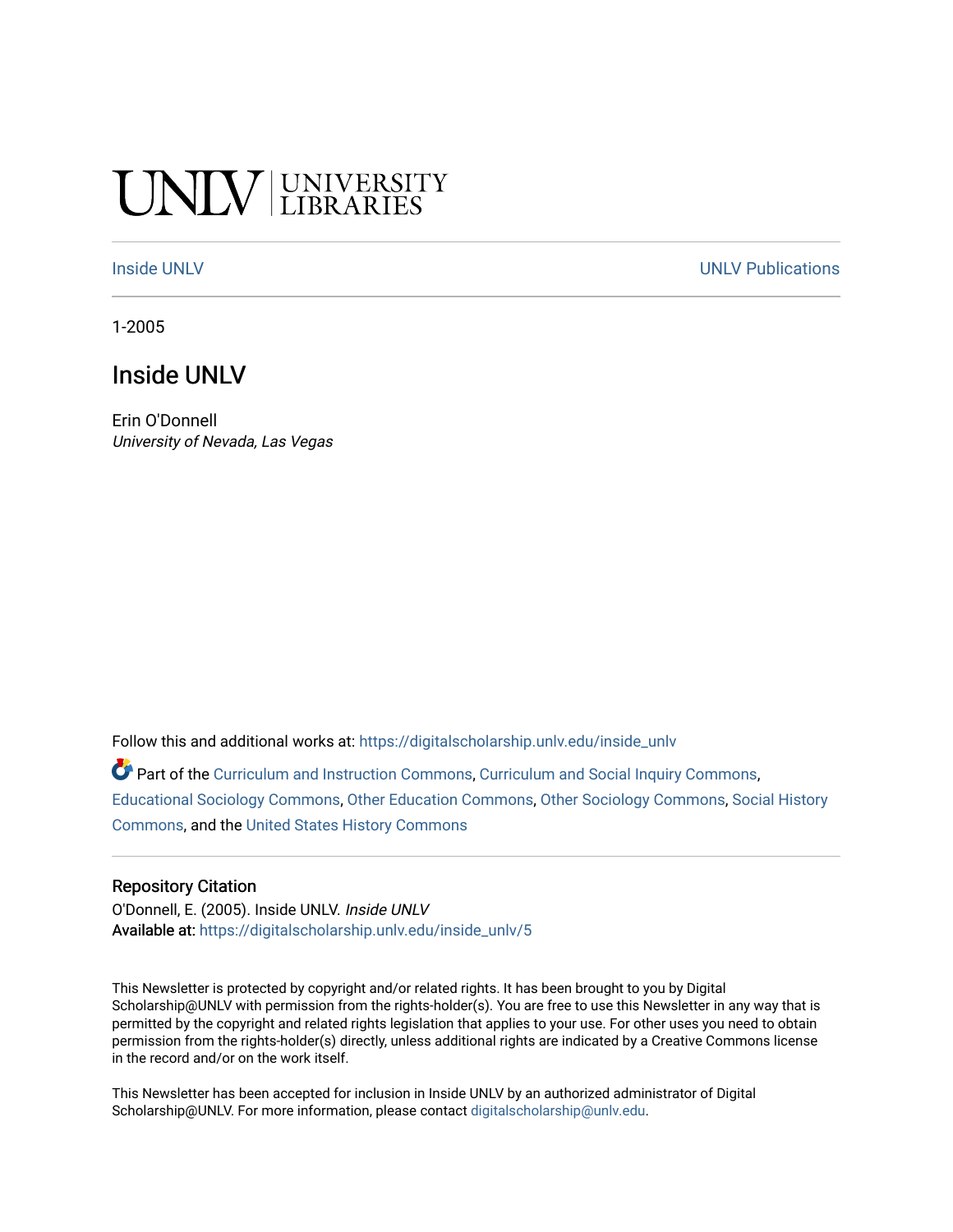

#### MIKE SANFORD NAMED HEAD FOOTBALL COACH

Mike Sanford was hired last month as the ninth head coach in Rebel football history. Considered an expert on offensive strategy, he comes from the University of Utah, where he was offensive coordinator. Previously, he held the same position at Stanford University. He also was wide receiver coach for the San Diego Chargers. For more on his coaching positions, go to unlvrebels. collegesports.com and click on "football."

Sanford and his wife, Melinda, have two adult children, daughter Lindsay and son Mike.

He earned a bachelor's degree in physical education from the University of Southern California.

Look for more on Sanford in a future issue.

## First Itzhak, Then the Students

Renowned violinist Itzhak Perlman returns to Ham Concert Hall on Jan. 6. Tickets are available at the PAC Box Office. Students will be back for the first day of classes Jan. 18.



Inside

# **Promoting Diversity Key to Human Resources Mission**

**BY ERIN O'DONNELL**

Ensuring equality and fairness in the university's hiring process long has been the responsibility of the human resources department. But now the office is becoming more involved in promoting diversity campuswide.

The office reorganized last summer to create human resources and diversity initiatives, headed by associate vice president Sam Connally. Although "affirmative action" was dropped from the name, it remains within the office's duties, and now the approach to diversity is more holistic, Connally said.

"Most campus efforts at diversity programming focus on students. Affirmative action focuses on employees," he said.

Some fruits of the new emphasis include:

- The university's first Martin Luther King Jr. Day celebration,
- set for Jan. 21 (see inset story) • Conversational Spanish classes for employees



• Websites for campus groups that deal with diversity issues With reorganization came two new staff development positions. Former

benefits coordinator Hilary Bockstanz is now director of staff development and employee relations. She and a staff development/diversity specialist will provide training in supervision,

management, communication, and conflict resolution.

The positions were carved out of the vacancy left last year when Ann Casados-Mueller retired as assistant vice president of diversity initiatives. Until 2003, she had been the university's affirmative action officer, serving as a watchdog to enforce equal employment guidelines.

"As the focus of human resources has expanded to include recruitment responsibilities for faculty and professional staff in addition to classified staff, the integration of human resources and affirmative action was a logical evolution,"

Connally said, "bringing together responsibility for recruitment, equal employment opportunity, and affirmative outreach to underrepresented populations." Since the early 1990s, he estimates, nearly half of U.S. university human resources departments have absorbed affirmative action duties.

UNLV made the switch in 2003. That change, Connally said, allows UNLV to better track its progress on

## **MLK Day Celebration Set**

UNLV is planning the first campuswide event honoring civil rights leader Martin Luther King Jr.

Nevada Supreme Court Justice Michael Douglas will speak at the event, which is set for 12:15-1:30 p.m. Jan. 21 in the ballroom of the Moyer Student Union. In March 2004 Douglas became the first African-American to serve on the state's highest court.

The event is sponsored by human resources and diversity initiatives, the vice president for administration, student multicultural programs, and the Committee for an Inclusive and Just University.

Goal 5: to continue to foster a campus environment that respects diversity and free expression.

 "I'm absolutely persuaded that you have to have a diverse faculty to recruit a diverse student body," Connally said. "We need to make sure our curriculum is rich enough and varied enough to attract the interest of minorities and women."

**OSEE DIVERSITY ON PAGE 4** 

**Make the Most of Google Scholar at the Libraries**

With the resources of UNLV Libraries, scholars on campus can take full advantage of a new Google tool.

The recently launched Google Scholar searches for scholarly materials such as peer-reviewed papers, theses, books, preprints, abstracts, and technical reports. It searches a variety of undisclosed academic publishers, professional societies, preprint repositories, and universities, as well as scholarly articles available across the Web.

While Google Scholar is freely available to anyone searching the Internet, many of the linked fulltext resources are not. Fortunately, some of this content is available to members of the UNLV community through databases that the Libraries subscribes to (found on the "articles & more" page of the Libraries website).

When searching Google Scholar on campus, full-text resources that are available from UNLV-subscribed databases or electronic journals will be automatically accessible without special authentication procedures.

To facilitate access to full text for off-campus UNLV-affiliated users, the Libraries has added Google Scholar to its proxy service. By using the link to Google Scholar located on the "articles & more" page and entering their UNLV barcode, affiliated users can access all the subscribed material available when using Google Scholar on campus: www.library.unlv.edu/ search/eralpha.php.



**WRIGHT HALL PREVIEW:** Liberal Arts Dean Ed Shoben inspects an anthropology lab in the newly constructed section of John S. Wright Hall. Remodeling and construction of Wright, which houses some Liberal Arts departments, are complete and faculty members are moving into their new digs. Classrooms will be open Jan. 18, the first day of spring semester.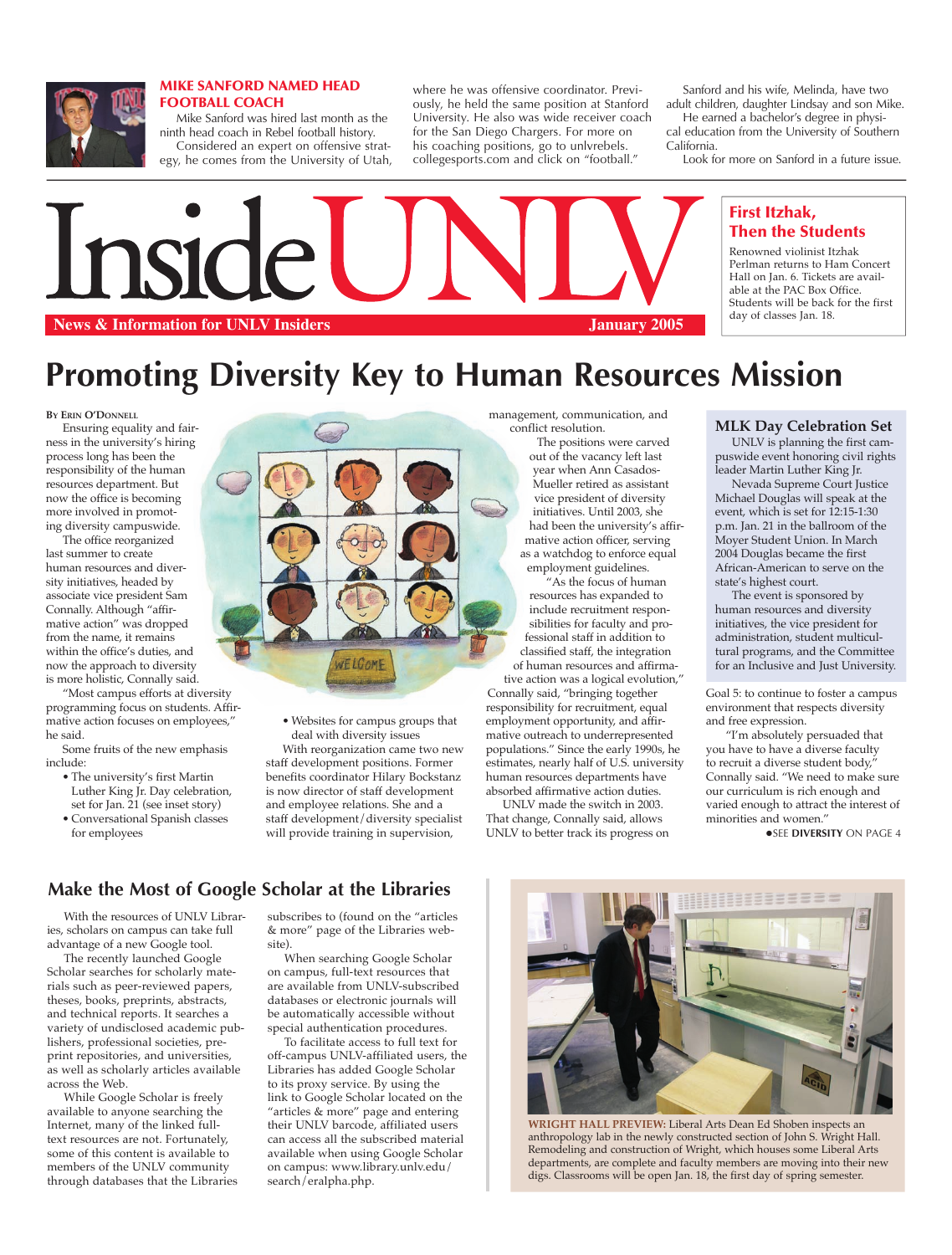# **ACROSS CAMPUS**



**REMEMBRANCE VIGIL:** The office of student involvement and activities sponsored a Transgender Day of Remembrance Candlelight Vigil on campus near the end of fall semester. The event was designed to remember those people who lost their lives because of violence directed against transgender persons.

#### **BUSINESS**

#### MIS Hosts High Schoolers

The management information systems (MIS) department hosted students from the Academy of Information Technology, a magnet program at Desert Pines High School, for a tour of the campus. Deborah Smith of MIS organized the tour, which was intended to introduce students taking high school computer science courses to an alternative field for their skills – MIS. Reza Torkzadeh, chair of MIS, presented information on the department's undergraduate program, the difference between MIS and computer science, and the job outlook for MIS graduates.

Lisa Allen of undergraduate recruiting led the group in a campus tour, which was followed by a discussion of UNLV's general undergraduate requirements. Karissa Barkdull, the recruiter from undergraduate recruiting assigned to Desert Pines, met with the students and encouraged them to come to her with questions. Students had the opportunity to speak directly with various MIS faculty. Desert Pines teachers said the field trip was a success and would be worth repeating next year.

#### **EDUCATION**

## Prepping Teachers to Serve Diverse Schools

Preparing new teachers to work in diverse and challenging school environments will be the focus of a new program in the elementary teacher education program.

Set to begin this fall, the program includes six credits in English as a second language, along with teaching methods instruction and field experiences in Clark County School District schools.

It is designed as a series of experiences in three areas. First, elementary education majors learn the principles of child development and have opportunities to communicate with parents about children's academic progress. Then they study all areas of the elementary curriculum and learn to organize and implement a variety of instructional practices. They also learn about how assessments in various disciplines inform instructional practices. Finally, elementary education majors learn the importance of self-reflection and collaboration to enhance children's achievement.

The department of curriculum and instruction remains responsive to the needs of pre-service

and in-service teachers by offering online courses in Teaching English as a Second Language and Bilingual (Spanish-English) Education. The courses, offered collaboratively with the department of special education and the school district, are tailored to meet the linguistic and academic needs of English language learners at Title I schools.

#### **ENGINEERING**

## Algorithm Center Approved

The college announces the creation of a new academic center, the Center for the Advanced Study of Algorithms. Approved by the Board of Regents last month, it will focus on information technology for both theoretical and applied research. Its fields of interest will include such diverse areas as online algorithms, combinatorial optimization, approximation techniques, and adaptive methods. Professors Lawrence Larmore and Wolfgang Bein are the primary investigators for the new center, which demonstrates the School of Computer Science's significant support of the informatics macrotheme.

#### Senior Design Competition

Projects ranging from a childtracking device to an inexpensive wheelchair to a GPS system for finding golf balls were among the projects developed by College of Engineering students for the fall senior design competition.

Winners of the grand prize were June Light, Daniel Lowe, and Matthew Voegele for their electrostatic automotive air filter. The interdisciplinary project winner, which encompassed electrical engineering and mechanical engineering, was the surface climbing

automated robot by Michael Boykin, Willy Hsieh, Robert O'Brien, and Zachary Van Cleve. The civil and environmental engineering project winner was King Street design—Boulder Highway to Pabco Road by Benjamin Taylor, John Swatzel, and Willie Felkins. First place in electrical and computer engineering was awarded to Nikita Agarwal and Krikor Hovasapian for their modular lowpower wireless sensor network.

Second place in electrical and computer engineering was awarded to Jason Erickson for his wireless driverless USB computer port. Mark Chatterton, Nathan Quigley, and Aleem Wali won the mechanical engineering prize for their auto-leveling wheelchair.

Judging the competition were Bill Vassilakis of Powerwave Technologies, Chuck Joseph of Carter and Burgess, and Michael A. Schwob of JBA Consulting.

#### **FINE ARTS**

## Gerontology Hosts Mini-Conference

The gerontology program will sponsor a half-day mini-conference on healthy aging Jan. 12. The event features a variety of workshops in the field of aging, including "Staying Healthy While You Travel," "Theatre for Senior Adults," "Pain Management," "Dance for Seniors," and "Psychology of Aging." In addition, there will be a presentation on careers in the field of aging. Carol Sala, administrator of the Nevada Division for Aging Services, will speak to the group following the workshops. Refreshments will be served.

"This exciting educational event is all about positive aging—staying healthy while we age," said Ann McDonough, director of the gerontology program.

The event is free and open to the public. Call ext. 5-1079 for reservations and information.

#### **GRADUATE**

## Degree Programs Increase, Aerospace Program Added

The past year saw a tremendous increase in the number of graduate programs. Doctoral programs in chemistry, mathematical sciences, nursing, public affairs, radiochemistry, and physical therapy were added, as

were master's programs in materials and nuclear engineering and in public health. Additionally, advanced graduate certificates are available in addiction studies, food and beverage management education, marriage and family therapy, nursing education, public management, and rehabilitation counseling. UNLV now has 106 graduate and professional programs, including 32 doctoral programs.

The latest program approved by the Board of Regents is the College of Engineering's master of science in aerospace engineering. The presence of Nellis Air Force Base, the undergraduate ROTC program, and the Naval Air Station at Fallon support the need for such a program in Nevada. The increasing complexity of aerospace engineering products, along with heightened competition in the aerospace and aviation industries, call for evolving academic programs to meet these demands.

The program will provide students with a solid background in analytical, computational, and experimental methods in aerothermodynamics and fluid mechanics, structures and materials, structural dynamics, guidance and control, and orbital mechanics.

Mohamed Trabia, chair of mechanical engineering, plans to begin the program in the fall. It will enhance the scientific and engineering research capabilities of the university as it moves toward achieving the Doctoral/Research Extensive designation by the Carnegie Foundation for the Advancement of Teaching. Additionally, the program supports the energy and materials science macrotheme.

#### **HEALTH SCIENCES**

## Physical Therapy Doctorate Now Available

The entry-level professional doctor of physical therapy program offered by the department of physical therapy has been approved by the Board of Regents. It replaces the current master of science entry-level program.

Students in the new program will earn a clinical doctorate. The program is designed for individuals interested in becoming licensed physical therapists. The curriculum will primarily involve physical therapy faculty, but will also include adjunct clinical faculty from the community as well as faculty from other departments across campus.



UNLV is an AA/EEO Institution.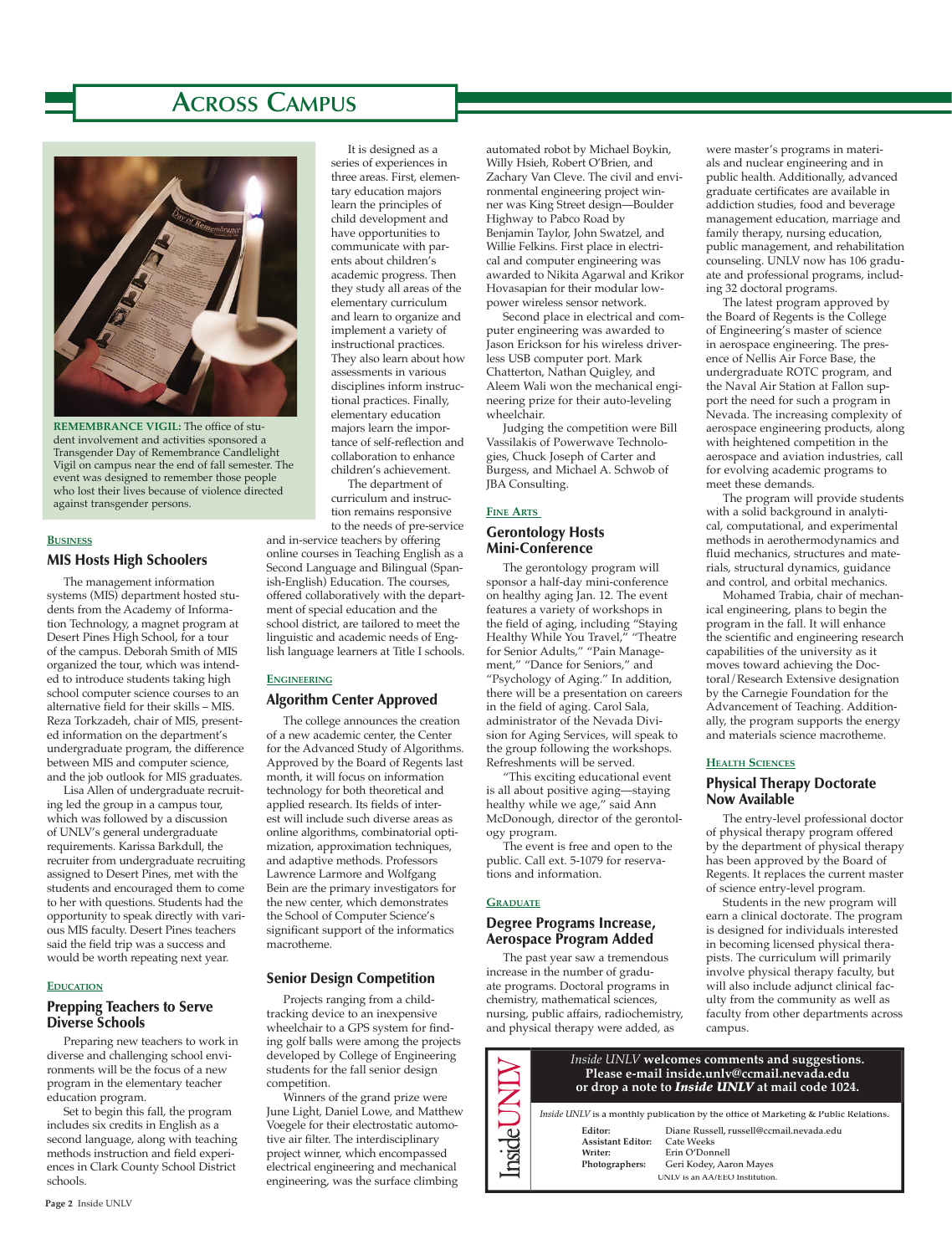The program requires 111 credits of didactic and clinical coursework beyond a baccalaureate degree. The proposed curriculum provides a comprehensive and interdisciplinary examination of topics and experiences necessary to produce graduates who are ready to secure employment in the physical therapy profession.

The program is accepting students. Classes will begin this summer.

The physical therapy department is part of the School of Health & Human Sciences.

#### **HONORS**

## Students Recognized at Medallion Ceremony

The college's fall Medallion Ceremony recognized the accomplishments of 24 graduating seniors. Brandi Powell, one of those being honored, spoke about the value and pleasure of an honors education.

The following students graduated with both university and department honors: Amber Cunningham, cum laude; Chelsea Randall, summa cum laude; and Aleem Wali, summa cum laude.

These students graduated with university honors: Elizabeth Alves, magna cum laude; Timothy Anderson, magna cum laude; Christina Cazares; Leopoldo Cervantes, cum laude; Homan Lam; Adam McCracken; Trevor Moffat, magna cum laude; Steve Padgette; Elham Roohani; Angelina Russo, magna cum laude; Janna Schantol, magna cum laude; Stephanie Strebel, cum laude; Mary Tang; Laura Wade, cum laude; Elizabeth Yu, magna cum laude; and Lisa Xee Yuan, magna cum laude.

The following students graduated with department honors: Brandi Powell; Carol Randall, summa cum laude; and Shelley Zaragosa, summa cum laude.

#### Freshman Takes Top Prize

First-year honors student Emily Powers won first place in UNLV's fall public speaking contest. Powers, who took honors public speaking from instructor William Belk, competed against 35 others enrolled in UNLV public speaking classes. Her speech, "Food for Thought," focused on the obesity epidemic in America. She was praised for excellent arguments, clear organization, and best delivery. Powers is the daughter of Becky Boulton, manager of the Graduate and Professional Student Association.

#### **HOTEL**

#### Alumnus McBeath Honored

Alumnus Bill McBeath, '86, received the Harrah Hotel College Alumnus of the Year award at the annual homecoming dinner. President and

chief operating officer of the Mirage,

McBeath joined Mirage Resorts in 1987. He has held key management positions throughout the Mirage Resorts family of companies and was promoted to his current position when the MGM Mirage merger was completed in 2000.

McBeath is active in the Las Vegas community and serves as a member of several boards and task forces. He was a founding member of the Harrah Hotel College Alumni Board of Directors.

#### Appointments Announced

Seyhmus Baloglu was appointed assistant dean for research. A UNLV professor since 1996, Baloglu will promote scholarship and research within the college and assist faculty in securing grants and contracts. He also will serve as a liaison for the office of the vice president for research and graduate studies and as a member of the dean's executive committee.

The food and beverage management department appointed Don Bell as director of the beverage management program and Chef Jean Hertzman as the director of the foodservice management program.

Gail Sammons, '87 MS, was appointed interim chair for the department of hotel management.

#### **LAW**

#### Pro Lectureship Instituted

As part of its commitment to the study of legal history, the Boyd School of Law will present the inaugural Philip Pro Lectureship in Legal History at 7 p.m. Feb. 4.

Gordon S. Wood, Brown University's Alva O. Way University Professor and professor of history, will deliver the lecture. Wood, a preeminent historian of the American Revolution, will lecture on "The Origins of American Constitutionalism." The American Historical Association awarded his *The Creation of the American Republic, 1776-1787* (New York, 1969) the Bancroft and John H. Dunning prizes, and his *The Radicalism of the American Revolution* earned him the 1993 Pulitzer Prize in history. Wood's new book is *The Americanization of Benjamin Franklin.* 

The lectureship is named in honor of Philip Pro, the chief judge of the U.S. District Court in Nevada, an eminent leader in Nevada, and an appreciator of legal history. The lectureship has been organized by professor David Tanenhaus, who holds a joint appointment in the history department and in the law school as the James E. Rogers Professor of History & Law. The university community is invited to attend Wood's lecture and the reception that will follow.

**HELPING MAKE THE HOLIDAYS HAPPY:** The Center for Academic Enrichment and Outreach provided 75 families who use the center's services with a little holiday cheer in the form of groceries and Target gift cards. Helping with the distribution, at far right, is Yvonne Atkinson Gates, the center's executive deputy director for marketing and community relations.

## **LIBERAL ARTS** Faculty Provide Election Expertise

Faculty from several departments, including political science, history, and communication studies, were asked by media outlets to provide expert commentary during the recent national election.

"Clearly, the attention drawn by UNLV's political scientists was occasioned, in part, by Nevada's status as a 'purple' (swing) state in the Electoral College," said political science professor Ted Jelen. "However, the frequency with which UNLV political scientists were consulted by the news media is also testament to the strong and growing reputation of UNLV in general, and of the political science department in particular." In addition to election prognoses and analyses, professors shared expertise on campaign finance, foreign policy, and environmental protection.

At the local level, political science faculty sponsored a public forum on the elections. Additionally, faculty from political science, history, and communication studies participated in a televised roundtable concerning the media and electoral politics in the United States.

Nationally, UNLV political scientists appeared in *USA Today, New York Times, Time* magazine, *Los Angeles Times*, *Washington Post*, *Baltimore Sun*, *Christian Science Monitor, Wall Street Journal,* and *Campaigns and Elections,* as well as in a number of newspapers in local media markets outside of Nevada. Department members appeared on such national broadcast media as National Public Radio and Fox News Network, and were frequently interviewed by the Associated Press.

Internationally, faculty were



interviewed by *Die Zeit* (Germany), *La Croix* (France), *Glasgow Sunday Herald* (Scotland), *The Economist*  (London), the *Toronto Globe and Mail* (Canada), *Asahi Shimbur* (Japan), the *Australian*, *Straits Times* (Singapore), Danish Broadcasting Corp., British Broadcasting Corp., and *The Guardian* (Manchester, United Kingdom).

#### **SCIENCES**

## Keeping Pace with Space Exploration

At a time when President Bush and many members of Congress have committed to expanding space travel and even to developing a colony on the moon, the college is proud to discuss plans to enhance its astronomy and astrophysics programs.

While a colony on the moon may sound like something out of the *Stargate SG-1* television series, clearly there is movement to reinvigorate the nation's space program. Nevada and UNLV in particular—can play an important role. The physics department's noted astronomers and astrophysicists have obtained significant federal funding for their research. New graduate programs—the first of their kind in the state—have been proposed for astronomy. And now, UNLV has been designated to host an international conference in this area.

The Dynamics of Galaxies: Baryons and Dark Matter conference will take place on campus March 10-12. The focus of the meeting, according to professor George Rhee, is on a subject central to cosmology. Researchers will discuss the question of how mass is distributed inside galaxies. This issue is of importance because there appears to be a serious conflict between observations of galaxies and the predictions of the successful cold dark matter

**. SEE ACROSS CAMPUS** ON PAGE 4